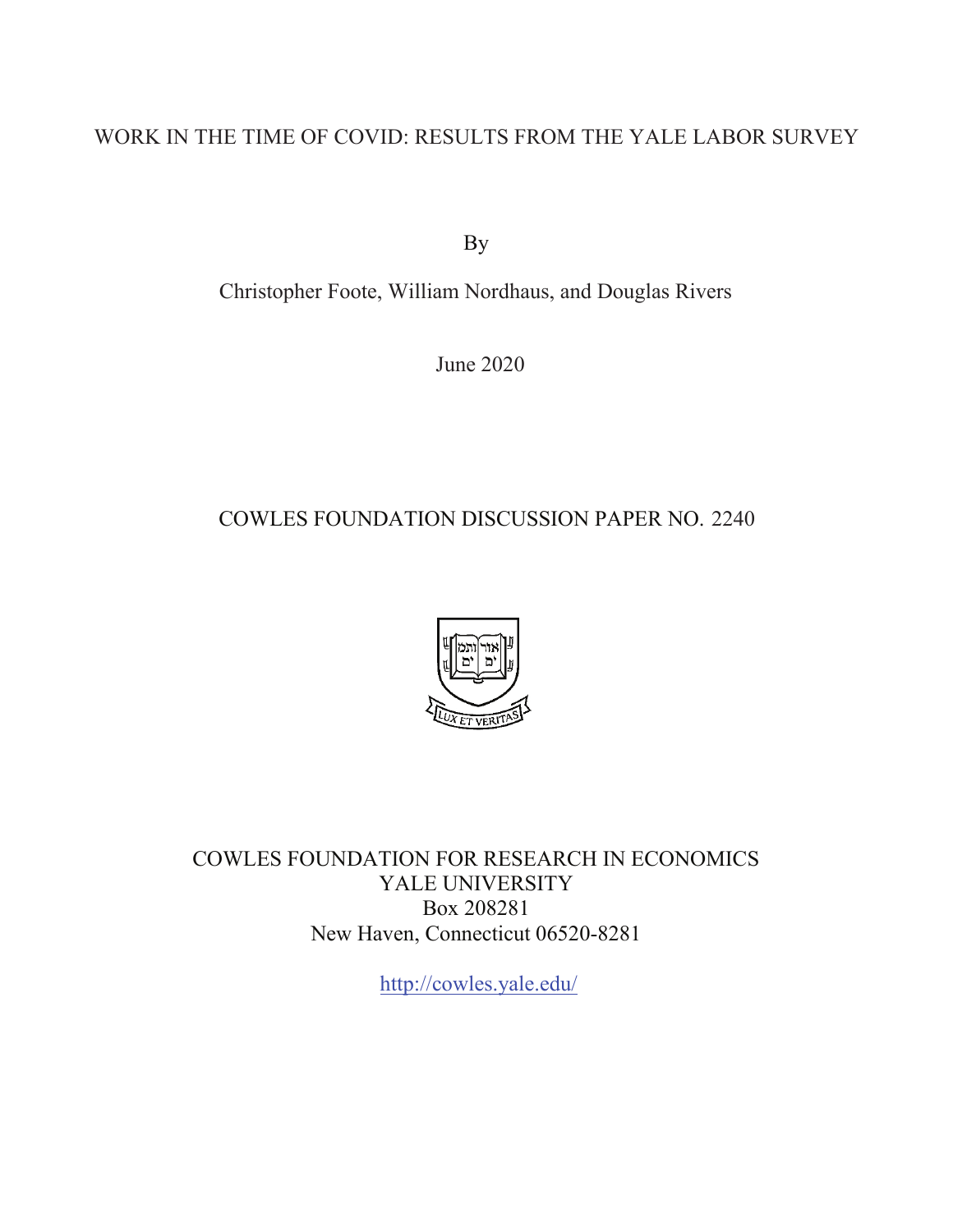### **Work in the Time of COVID: Results from the Yale Labor Survey[1](#page-1-0)** June 25, 2020

By Christopher Foote, William Nordhaus, and Douglas Rivers

### **Summary**

 $\overline{a}$ 

#### *Overview*

The Yale Labor Survey (YLS) uses online panels to estimate the state of the US labor market in real time. It is designed to parallel the US government's monthly labor force survey and present weekly information rapidly and inexpensively. Using an experimental design, the YLS estimates that the US unemployment rate peaked in late April and improved substantially by mid-June. The YLS unemployment rate in mid-June is estimated to be 15%, down about 2 percentage points from mid-May.

### *YLS approach*

This paper presents the design and initial results of a rapid-fire survey that collects weekly data on the labor market experience of US households. The Yale Labor Survey, or YLS, uses an online panel from YouGov with an approach that parallels the monthly Current Population Survey (CPS), the official source of labor force statistics in the United States. The YLS asks a battery of questions concerning current and retrospective employment, hours, and income. Because the YLS draws from an existing panel of potential respondents, it can generate results inexpensively and quickly (within 24 hours).

This report contains the initial results of an ongoing experimental project that is being refined and developed. The YLS has conducted 35,000 online interviews that ask about the labor market and related activities. The interviews cover a period that begins in

<span id="page-1-0"></span><sup>&</sup>lt;sup>1</sup> The authors of this report are Christopher Foote, senior economist and policy adviser, Federal Reserve Bank of Boston; William Nordhaus, Sterling Professor of Economics, Yale University; and Douglas Rivers, Professor of Political Science, Stanford University, and Chief Scientist at YouGov. The authors are grateful for the outstanding advice and research assistance of Tyler Hounshell (Yale University) and Pamela Torola (Yale University). Alan Gerber helped launch the project, while Ben Couillard, Matthew Shapiro, and Jason Faberman provided helpful suggestions in the design and execution of the project. The initial round of surveys was funded by Yale University and the Lounsbery Foundation. The survey as of April 10, 2020, has received Yale IRB approval [#2000027860], and there have been no material changes in the survey since that time. Foote and Nordhaus declare no financial conflicts of interest with the research. Rivers has a conflict of interest as an employee and shareholder in YouGov. The views expressed in this study are those of the authors and do not indicate concurrence by the Federal Reserve Bank of Boston, the principals of the Board of Governors, the Federal Reserve System, or of any of the organizations with which the authors are affiliated. The initial surveys were conducted by YouGov for their own research purposes, and the ones after April 15 were financed by Yale University and the Lounsbery Foundation. The corresponding author is William Nordhaus [\(william.nordhaus@yale.edu\)](mailto:william.nordhaus@yale.edu).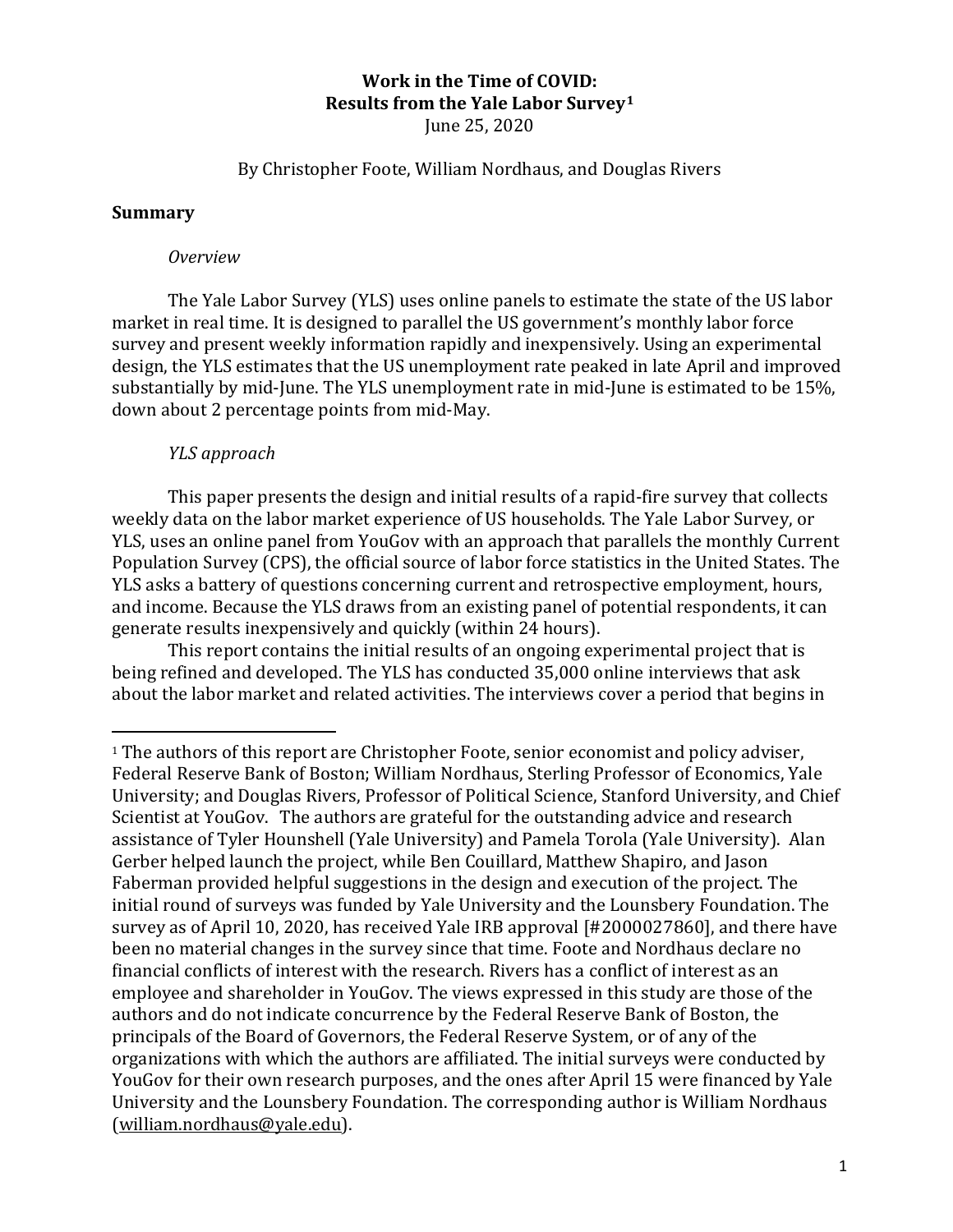mid-March and continues through the week of June 7-13. The experimental YLS reveals the major labor market stress in April 2020 and then tracks a slow improvement in labor market conditions from April to June. It corroborates the recent improvement in labor market conditions that surprised many analysts when the May CPS results were released in early June.

The questions in the YLS differ from those in the CPS for two reasons. First, it would be too costly to replicate the full CPS questionnaire; second, we wrote questions intended to reflect the unusual circumstances faced by labor market participants during the pandemic.

The CPS was not designed with pandemic-induced lockdowns in mind. As a result, in estimating the standard unemployment rate (called U3), many unemployed persons were incorrectly categorized by the CPS as "employed, but temporarily absent from work." The BLS has suggested that these workers should be classified as unemployed rather than employed. Using microdata from the CPS, and following a method used in recent BLS publications, we create an alternative unemployment measure (U3-alt) to correct for the misclassification. This corrected unemplo[ym](#page-2-0)ent rate is conceptually similar to the unemployment rate generated by the YLS. <sup>2</sup>

### *Overview of findings*

l

The significant finding of this report is that the labor market has improved markedly since the end of April 2020. Looking at the population 20+ years for the CPS survey week, the YLS estimated unemployment rates of 18.0% for April, 17.2% for May, and 15.3% for June 2020. These estimates are about 1% ppt (percentage point) lower than the corrected CPS rate (U3-alt) in April and 1½ ppt higher than the corrected CPS rate in May. These differences are within the margin of the YLS sampling error.

The government reported that the ratio of employment to population over 20 years dropped sharply between February and April 2020 – by 13 ppt, from 63% to 50%. According to the YLS, that ratio has risen from 52% in early April to 55% in mid-June.

Because the YLS also includes demographic information, it can estimate the labor market experience of different segments of the population. Among the key findings of the YLS in the April - June period are the following (details are provided later in this report):

- The unemployment rate rose more sharply for women than for men.
- There was a much greater deterioration in jobs for the youngest workers.
- Less-educated groups had a larger rise in unemployment rates than college graduates.
- Unemployment rates for white and black workers are surprisingly similar in June, while rates for Hispanics have continued to rise and are now well above white and blacks.
- Workers in leisure and hospitality experienced extraordinary deterioration in their job situation, with an unemployment rate in the YLS peaking at 54% in May but then declining sharply in June.

<span id="page-2-0"></span><sup>2</sup> The "U3-alt" name is chosen because the BLS's headline unemployment rate is called "U3." A full definition of the difference between U3 and U3-alt along with the reasons for preferring the alternative are provided in the body of the report and in the technical appendix.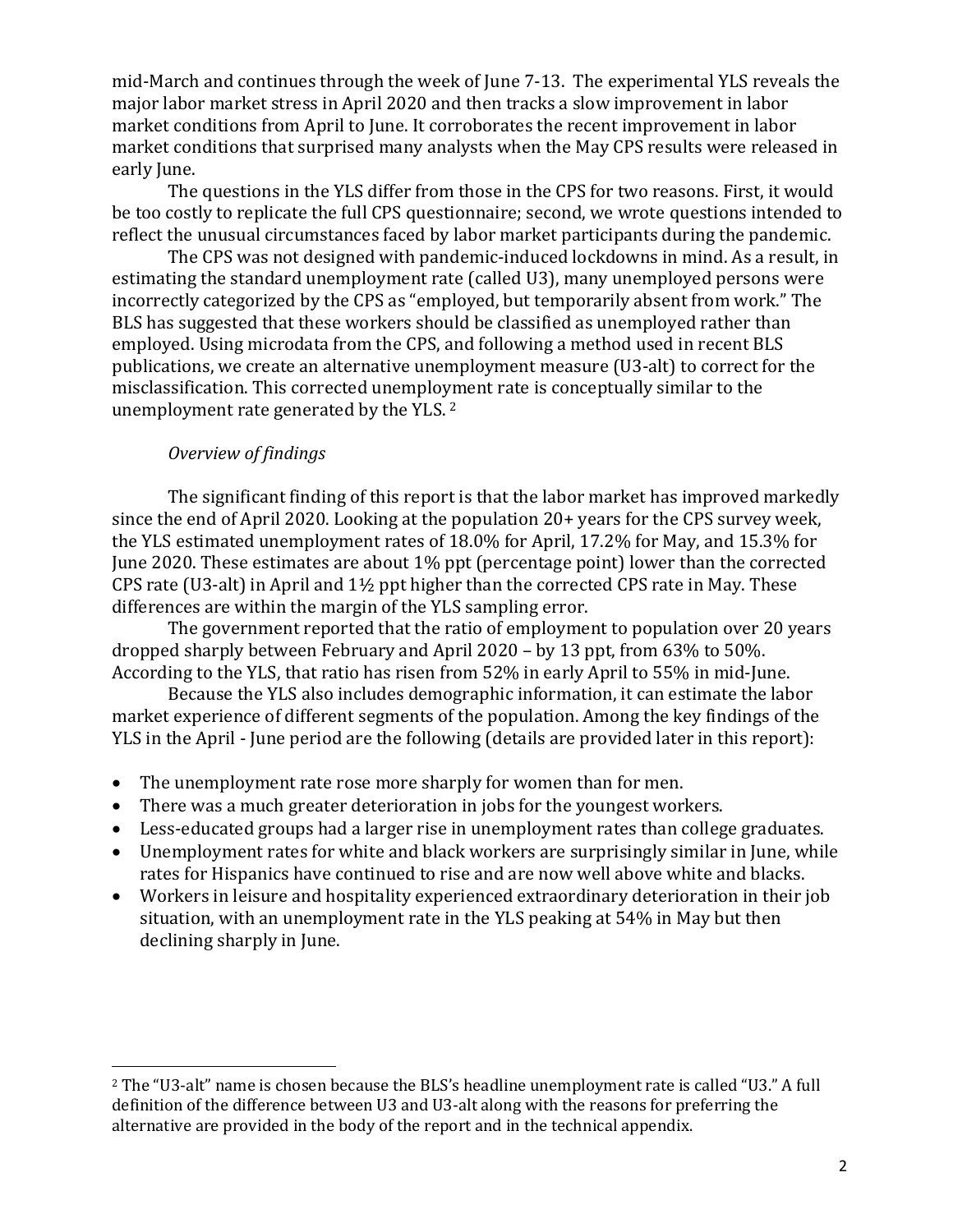### *Assessment*

One purpose of the experimental YLS is to deliver early information on the state of the labor market and to do so in a format that allows rapid survey adjustment to abrupt changes in the labor market environment.

Just as important is the methodological innovation. Online surveys have become widely used in the last two decades, particularly in election polling. However, they have been little used to measure labor market activity and other complex population characteristics. Moreover, particularly for demographic and economic surveys, there is sparse evidence on the relative reliability of online surveys as compared to phone, mail, inperson, and mixed formats.

With respect to the usefulness of online surveys, we believe that this study has shown that it is feasible to provide fast, inexpensive, and rapidly adapting estimates of the state of the national labor market. A further goal – testing the reliability of online panels – must await further testing and analysis in the months ahead.

### **The Approach of the Yale Labor Survey**

The Yale Labor Survey is designed to capture the major employment trends of the Bureau of Labor Statistics/Census Bureau Current Population Survey (CPS) and to illuminate unusual elements of the labor market stemming from the COVID-19 pandemic. This short report will briefly describe the results and methods. A full report on methods will be forthcoming shortly.

The core CPS questions divide the adult civilian non-institutional population into three groups: employed (E), unemployed (U), and not in the labor force (NILF). In the YLS, the CPS-related questions are simplified to focus on the major components of labor market activity. The YLS also includes several COVID-related questions. These include whether individuals are working at their typical workplace or at home; whether they were paid by their employers even though they did not work; whether they have applied for or are receiving unemployment insurance; their recent hours of work; their income; and when they held their last job.

YLS is administered by YouGov, a UK-based survey firm. After two pilot tests, the survey was conducted two to five times per week in waves of 1000 – 2000 respondents for up to 5000 respondents per week. This report discusses the waves through the week of June 7 – 13, 2020.

### **Basic definitions**

Like the CPS, the YLS divides the US adult civilian population into three groups: employed (E), unemployed (U), and not-in-the-labor-force (NILF). Because of survey limitations, we have limited our analysis to the population age 20 and over.

- Employed persons worked for either pay or profit during the reference week. We added to this group respondents who answered that they received pay even though they did not work during the reference week. (See the technical note at the end of this section for an explanation of how the YLS employment definition is designed to avoid classification errors that appeared in recent CPS data.)
- Unemployed persons are those who did not work for pay but were on temporary layoff or actively looking for work. In the YLS survey, the unemployment pool is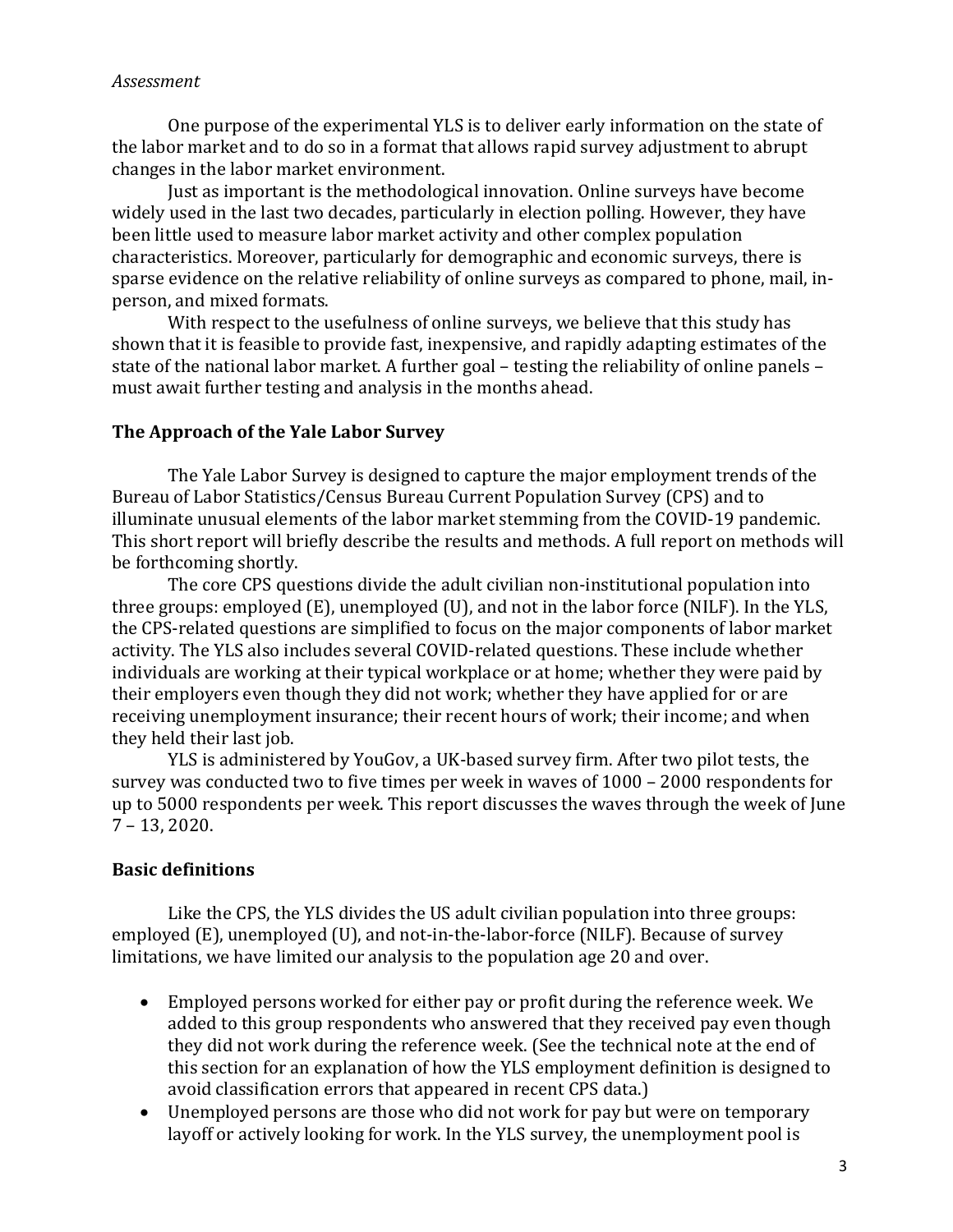comprised of: (1) Respondents actively who searched for work in the last 4 weeks and were available for work within 7 days, and (2) those who were on layoff or furlough and expecting to return to their job.

• Persons who are not in the labor force (NILF) are those who are neither employed nor unemployed.

*Technical note on measuring employment.* A central issue in assessing the CPS estimates in the pandemic concerns the potential misclassification of unemployed persons who did not work and did not get paid because they were displaced by the pandemic. The CPS questionnaire resulted in many such persons being misclassified as employed. To be specific, the CPS first asks whether the respondent worked for pay during the survey week. The CPS then asks respondents who answer "no" to the initial work-for-pay question whether they "had a job" during the survey week, including a job from which they were temporarily absent. Many persons displaced by the pandemic who did not work during the survey week answered "yes" to the second question, which resulted in them being classified as employed but absent from their jobs.

Because the YLS employment classification has a different structure, it is less susceptible to this classification error. The YLS first asks a work-for-pay question like the one in the CPS. It then follows up by asking all respondents to characterize their work situation. The "work-situation" question asks respondents if they worked in their usual place, if they worked at a different location, if they did not work but still got paid, or if none of these situations applied. Persons are classified as employed in the YLS if they answer yes to the initial work-for-pay question *or* if they indicate in the work-situation question that they either worked for pay or received pay. The YLS definition therefore avoids the ambiguity of whether someone who did not work and did not get paid should be counted as employed because they had a job from which they were temporarily absent.

In FAQs published with employment reports for March, April, and May, BLS suggested that one way to assess the degree of CPS classification error is to reclassify as unemployed those persons who are recorded as employed but absent from their jobs for "other reasons." These are reasons besides the usual ones (which include sickness, vacation, maternity/paternity leave, etc.). We follow this suggestion (with some minor differences) to create the CPS U3-alt rate. Because the constructed CPS U3-alt rate corrects for the CPS classification error, it provides an apples-to-apples comparison with the unemployment rate in the YLS, where the CPS classification error is much less likely to occur.[3](#page-4-0)

### **Results for the Population 20 Years and Over**

 $\overline{a}$ 

The first set of results is for the entire population aged 20 and over.<sup>[4](#page-4-1)</sup> The YLS estimates closely parallels the labor market experience as described by the CPS. Figure 1 shows the weekly estimates of the unemployment rate for the YLS as the solid line, with the CPS-based estimates (the official U3 rate and our U3-alt rate) as the dashed lines. Tables 1

<span id="page-4-0"></span><sup>3</sup> For details of the construction of U3-alt, see the "Errors" section at the end of this report.

<span id="page-4-1"></span><sup>4</sup> Persons under 18 are excluded from the sample because the protection of human subjects requires parental consent to participate in a survey. Although persons aged 16 – 19 years have low labor force participation, they also have high unemployment rates, so there is a non-trivial difference between the 16+ unemployment rate and the 20+ unemployment rate. For the last two decades, the 16+ rate has been about ½ ppt higher than the 20+ rate, although this difference has trended lower since 2013.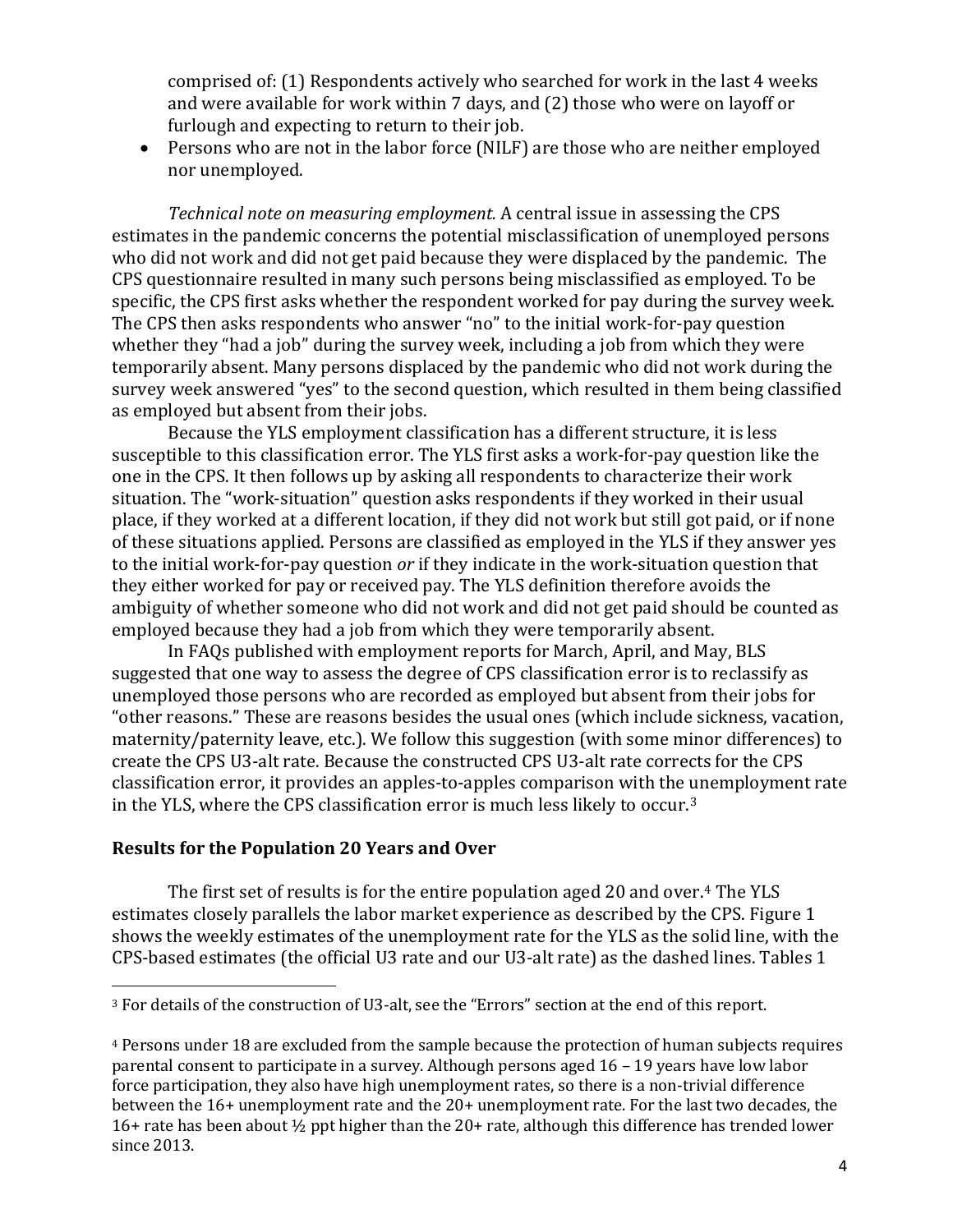and 2 show the weekly results for the YLS and a comparison with the CPS. The YLS tends to be higher than the CPS U3 but close to U3-alt. As noted in the technical appendix below, the difference between the YLS and the U3-alt is within the YLS margin of sampling error.



**Figure 1. Unemployment rate according to CPS and YLS**

|                               | Apr 5-11 | Apr 12-<br>18 | Apr 19-<br>25 | Apr 26-<br>May <sub>2</sub> | <b>May 3-9</b> | <b>May 10-</b><br>16 | <b>May 17-</b><br>23 | May 24-<br>30 | May 31-<br><b>Iune 6</b> | $ $ June 7-13 $ $ |
|-------------------------------|----------|---------------|---------------|-----------------------------|----------------|----------------------|----------------------|---------------|--------------------------|-------------------|
| Labor Force Status            | $\%$     | $\%$          | $\%$          | $\%$                        | $\%$           | $\%$                 | $\%$                 | $\%$          | $\%$                     | $\%$              |
| <b>Fraction of population</b> |          |               |               |                             |                |                      |                      |               |                          |                   |
| Employed                      | 52.0     | 51.7          | 51.6          | 53.2                        | 54.6           | 55.5                 | 55.2                 | 55.4          | 56.2                     | 55.7              |
| Unemployed                    | 11.8     | 11.3          | 11.8          | 12.5                        | 11.7           | 11.5                 | 12.0                 | 10.0          | 9.7                      | 10.1              |
| Not in Labor Force            | 36.3     | 36.9          | 36.6          | 34.3                        | 33.7           | 32.9                 | 32.8                 | 34.6          | 34.2                     | 34.2              |
| <b>Labor Market Status</b>    |          |               |               |                             |                |                      |                      |               |                          |                   |
| Unemployment Rate             | 18.5     | 18.0          | 18.6          | 19.1                        | 17.7           | 17.2                 | 17.9                 | 15.3          | 14.7                     | 15.3              |
| Employment/Population         | 52.0     | 51.7          | 51.6          | 53.2                        | 54.6           | 55.5                 | 55.2                 | 55.4          | 56.2                     | 55.7              |
| LF Participation Rate         | 63.7     | 63.1          | 63.4          | 65.7                        | 66.3           | 67.1                 | 67.2                 | 65.4          | 65.8                     | 65.8              |

YLS Labor Force Statistics by Reference Week, 20 years and over (Not Seas Adj)

### **Table 1. Results for weekly YLS labor market status**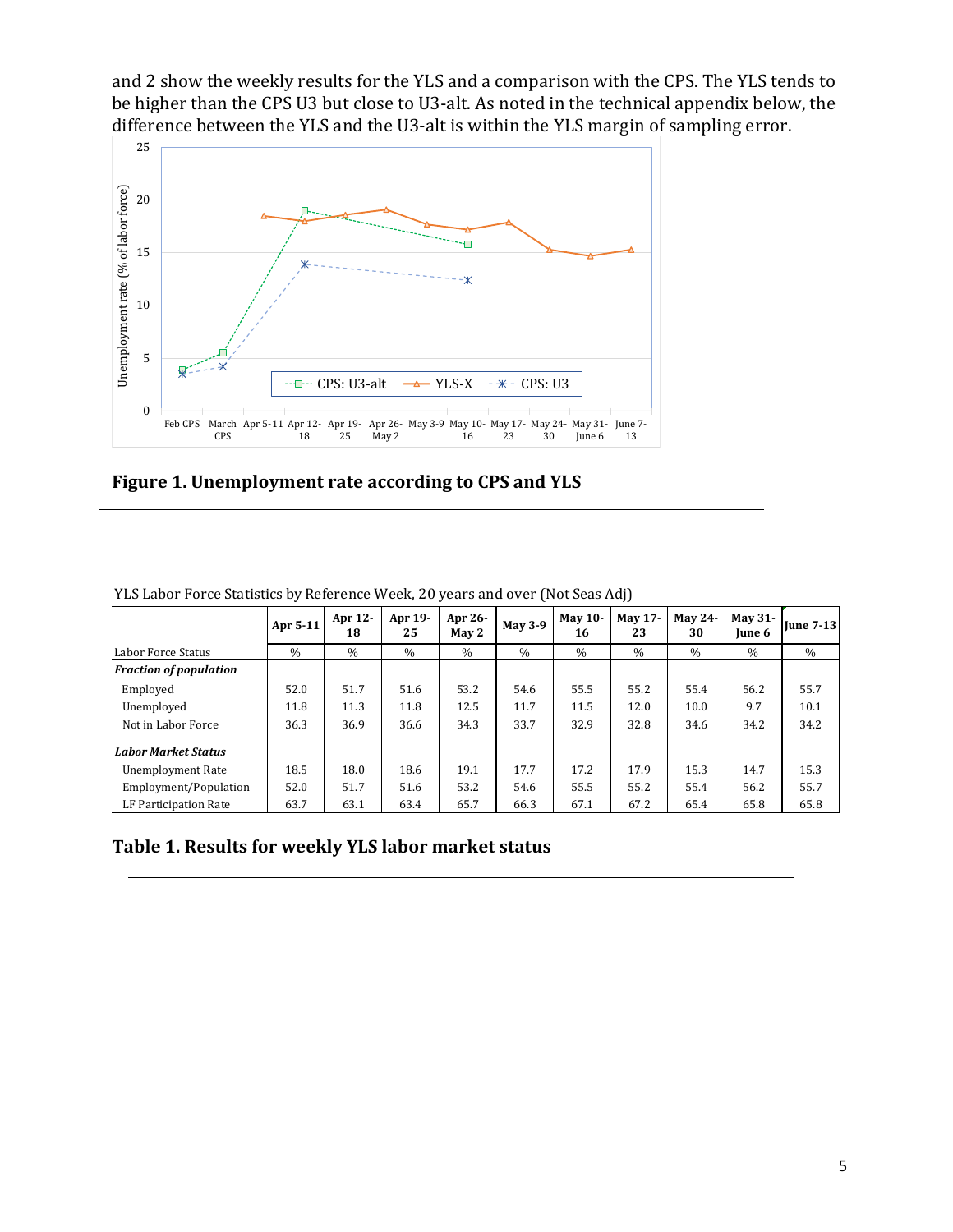Summary Statistics, 20 years and over (Not Seas Adj)

|                               | February 2020 |         |       | <b>March 2020</b> |               |    | <b>April 2020</b> |            |       | <b>May 2020</b> |         |       | <b>Iune 2020</b> |               |      |
|-------------------------------|---------------|---------|-------|-------------------|---------------|----|-------------------|------------|-------|-----------------|---------|-------|------------------|---------------|------|
| Labor Force Status            | <b>CPS</b>    | CPS-alt | YLS-X | CPS               | CPS-alt YLS-X |    | CPS               | $CPS$ -alt | YLS-X | <b>CPS</b>      | CPS-alt | YLS-X | CPS              | CPS-alt YLS-X |      |
| <b>Fraction of population</b> |               |         |       |                   |               |    |                   |            |       |                 |         |       |                  |               |      |
| Employed                      | 63.0          | 62.7    | na    | 61.8              | 61.0          | na | 53.5              | 50.3       | 51.7  | 54.9            | 52.8    | 55.5  | na               | na            | 55.7 |
| Unemployed                    | 2.3           | 2.5     | na    | 2.7               | 3.5           | na | 8.6               | 11.8       | 11.3  | 7.7             | 9.9     | 11.5  | na               | na            | 10.1 |
| Not in Labor Force            | 34.8          | 34.8    | na    | 35.5              | 35.5          | na | 37.9              | 37.9       | 36.9  | 37.3            | 37.3    | 32.9  | na               | na            | 34.2 |
| <b>Labor Market Status</b>    |               |         |       |                   |               |    |                   |            |       |                 |         |       |                  |               |      |
| <b>Unemployment Rate</b>      | 3.5           | 3.9     | na    | 4.2               | 5.5           | na | 13.9              | 19.0       | 18.0  | 12.4            | 15.8    | 17.2  | na               | na            | 15.3 |
| Employment/Population         | 63.0          | 62.7    | na    | 61.8              | 61.0          | na | 53.5              | 50.3       | 51.7  | 54.9            | 52.8    | 55.5  | na               | na            | 55.7 |
| LF Participation Rate         | 65.2          | 65.2    | na    | 64.5              | 64.5          | na | 62.1              | 62.1       | 63.1  | 62.7            | 62.7    | 67.1  | na               | na            | 65.8 |

### **Table 2. Comparison of YLS and CPS labor market status**

Major highlights from the tables on aggregate figures are the following:

- The weekly unemployment rate from the YLS peaked at 19.1% of the labor force in the week of April 26- May 3. Since that time, it declined gradually and was 15.3% in the week of June  $7 - 13$ .
- Comparing the CPS survey weeks, the CPS U3-alt unemployment rate was 19.0% in April compared to 18.0% for the YLS. For May, these estimates were 15.8% for the CPS compared to 17.2% for the YLS. (Note that the estimates for the population aged 16+ are about  $\frac{1}{2}$  ppt higher than for 20+.)
- The weekly employment-population ratio (EPR) declined sharply from 63% in the February 2020 CPS. According to the YLS, it hit a trough of 51.6% in April 19 – 25. Since that time, it rebounded to 55.7% in the week of June 7 – 13.
- Comparing the CPS survey weeks, the employment-population ratio (using the U3-alt definition) for the CPS was 50.3% in April compared to 51.7% for the YLS. For May, these estimates were 52.8% for the CPS compared to 55.5% for the YLS.
- The labor force participation rate (LFPR) was much less variable than the unemployment rate and the employment-population ratio. The LFPR declined only 3 ppt from the February CPS to the April CPS. The low of the weekly LFPR for the YLS was 63.1% in April 12 – 19. Since that time, it increased to 65.8% in the week of June  $7 - 13.$
- Comparing the CPS survey weeks, the CPS LFPR was 62.1% in April compared to 63.1% for the YLS. For May, these estimates were 62.7% for the CPS compared to 67.1% for the YLS. (The U3-alt adjustment does not affect the LFPR, because it only reallocates persons from employed to unemployed, and both of these groups are in the labor force.)

### **Results for major groups**

Additionally, the YLS provides estimates of the labor market status of major groups. Table 3 shows the results by gender, age, and race. The YLS captures the major differences by these groups quite closely. The poor experience of the youngest group is striking. A major surprise is that the unemployment rate of the black population moved very close to that of the white population by mid-June.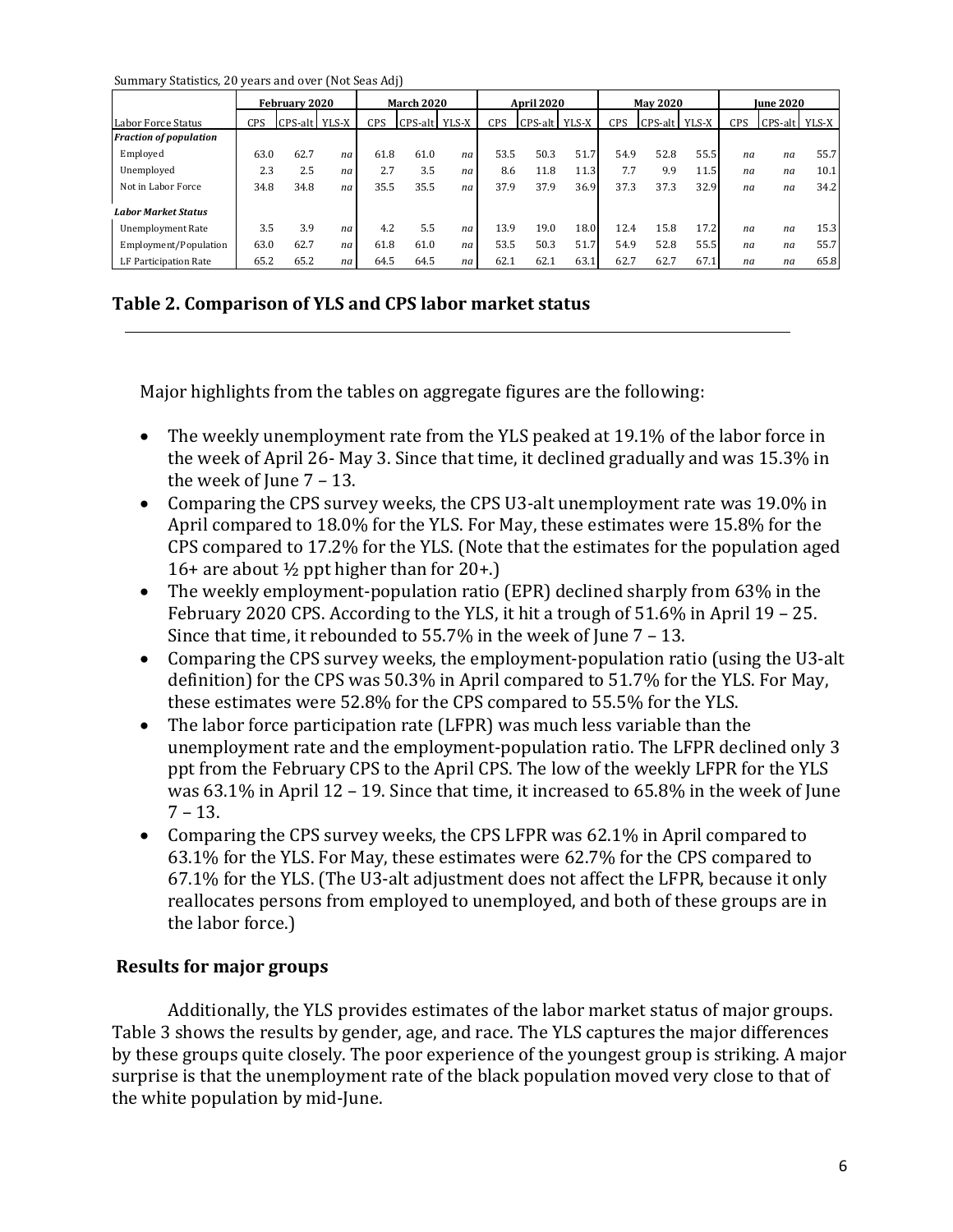|                     | Summary Statistics, 20+ (Not Seas Adj) |               |         |       |                   |         |       |                   |         |       |            |                 |       |                  |         |       |
|---------------------|----------------------------------------|---------------|---------|-------|-------------------|---------|-------|-------------------|---------|-------|------------|-----------------|-------|------------------|---------|-------|
|                     |                                        | February 2020 |         |       | <b>March 2020</b> |         |       | <b>April 2020</b> |         |       |            | <b>May 2020</b> |       | <b>Iune 2020</b> |         |       |
|                     | Labor Force Status                     | <b>CPS</b>    | CPS-alt | YLS-X | <b>CPS</b>        | CPS-alt | YLS-X | <b>CPS</b>        | CPS-alt | YLS-X | <b>CPS</b> | CPS-alt         | YLS-X | <b>CPS</b>       | CPS-alt | YLS-X |
|                     |                                        |               |         |       |                   |         |       |                   |         |       |            |                 |       |                  |         |       |
| Gender              |                                        |               |         |       |                   |         |       |                   |         |       |            |                 |       |                  |         |       |
|                     | Male                                   | 3.8           | 4.2     | na    | 4.5               | 5.6     | na    | 12.9              | 17.8    | 16.0  | 11.3       | 14.3            | 16.0  | na               | na      | 14.4  |
|                     | Female                                 | 3.1           | 3.5     | na    | 3.9               | 5.4     | na    | 15.1              | 20.4    | 20.2  | 13.6       | 17.5            | 18.5  | na               | na      | 16.4  |
|                     |                                        |               |         |       |                   |         |       |                   |         |       |            |                 |       |                  |         |       |
| <b>Age Category</b> |                                        |               |         |       |                   |         |       |                   |         |       |            |                 |       |                  |         |       |
|                     | $20 - 24$                              | 6.7           | 6.8     | na    | 8.6               | 9.9     | na    | 25.0              | 29.9    | 27.7  | 23.2       | 26.6            | 27.2  | na               | na      | 24.6  |
|                     | 25-54                                  | 3.3           | 3.6     | na    | 3.9               | 5.0     | na    | 12.6              | 17.4    | 16.1  | 11.2       | 14.3            | 14.8  | na               | na      | 13.3  |
|                     | $55+$                                  | 2.8           | 3.4     | na    | 3.5               | 5.1     | na    | 13.4              | 19.4    | 19.0  | 11.5       | 15.8            | 18.7  | na               | na      | 16.7  |
| Race                |                                        |               |         |       |                   |         |       |                   |         |       |            |                 |       |                  |         |       |
|                     | White                                  | 2.8           | 3.3     | na    | 3.2               | 4.4     | na    | 12.3              | 16.8    | 16.3  | 10.2       | 13.4            | 14.8  | na               | na      | 12.7  |
|                     | Black                                  | 5.7           | 6.0     | na    | 6.3               | 7.5     | na    | 16.0              | 21.7    | 20.5  | 15.9       | 19.6            | 20.3  | na               | na      | 13.5  |
|                     | Hispanic                               | 4.4           | 4.6     | na    | 5.8               | 7.7     | na    | 17.8              | 23.8    | 21.9  | 16.4       | 19.7            | 22.3  | na               | na      | 24.2  |
|                     | Other                                  | 3.3           | 3.8     | na    | 4.6               | 6.2     | na    | 14.5              | 21.4    | 18.3  | 14.7       | 19.8            | 19.1  | na               | na      | 19.4  |

### **Table 3. Unemployment rates for demographic groups**

Table 4 shows the results for education and marital status. The YLS tracks the CPS well here except for some marital groups. Note the sharp difference in the unemployment experience of college and post-graduate groups compared to less-educated groups. Additionally, married workers fare much better than others.

|                              | February 2020 |         |       |            | <b>March 2020</b> |       |            | <b>April 2020</b> |       |      | <b>May 2020</b> |       |            | <b>Iune 2020</b> |       |  |
|------------------------------|---------------|---------|-------|------------|-------------------|-------|------------|-------------------|-------|------|-----------------|-------|------------|------------------|-------|--|
| Labor Force Status           | <b>CPS</b>    | CPS-alt | YLS-X | <b>CPS</b> | CPS-alt           | YLS-X | <b>CPS</b> | CPS-alt           | YLS-X | CPS  | CPS-alt         | YLS-X | <b>CPS</b> | CPS-alt          | YLS-X |  |
| <b>Education Level</b>       |               |         |       |            |                   |       |            |                   |       |      |                 |       |            |                  |       |  |
| HS or below                  | 5.3           | 5.6     | na    | 6.2        | 7.6               | na    | 18.9       | 25.4              | 23.1  | 16.6 | 20.4            | 22.2  | na         | na               | 20.4  |  |
| Some college                 | 3.5           | 3.9     | na    | 4.4        | 5.7               | na    | 16.4       | 22.3              | 23.8  | 14.8 | 18.9            | 20.6  | na         | na               | 17.0  |  |
| College grad                 | 2.4           | 2.7     | na    | 2.6        | 3.9               | na    | 10.0       | 13.7              | 13.1  | 8.9  | 11.9            | 12.9  | na         | na               | 11.7  |  |
| Post grad                    | 1.6           | 2.0     | na    | 2.3        | 3.5               | na    | 6.3        | 9.2               | 6.4   | 5.3  | 7.4             | 9.1   | na         | na               | 9.6   |  |
| <b>Marital status</b>        |               |         |       |            |                   |       |            |                   |       |      |                 |       |            |                  |       |  |
| Married                      | 2.3           | 2.7     | na    | 2.8        | 4.1               | na    | 11.0       | 16.0              | 12.6  | 9.5  | 12.9            | 12.4  | na         | na               | 11.9  |  |
| Widowed                      | 3.6           | 4.9     | na    | 4.8        | 6.1               | na    | 15.9       | 22.6              | 18.5  | 15.7 | 20.0            | 20.1  | na         | na               | 16.2  |  |
| Divorced                     | 3.8           | 4.2     | na    | 4.5        | 5.7               | na    | 13.9       | 19.4              | 22.1  | 11.8 | 15.3            | 21.5  | na         | na               | 17.3  |  |
| Separated                    | 6.7           | 6.9     | na    | 9.0        | 10.7              | na    | 19.4       | 26.3              | 18.9  | 16.8 | 21.0            | 15.8  | na         | na               | 13.3  |  |
| Never Married                | 5.4           | 5.7     | na    | 6.3        | 7.5               | na    | 18.8       | 23.8              | 24.3  | 17.4 | 20.8            | 22.8  | na         | na               | 20.2  |  |
| Domestic / civil partnership | na            | na      | na    | na         | na                | na    | na         | na                | 22.4  | na   | na              | 19.5  | na         | na               | 17.0  |  |

Summary Statistics, 20+ (Not Seas Adj)

### **Table 4. Unemployment rates for demographic groups**

The final table shows the unemployment rates by industry. These estimates sometimes diverge from the CPS. The average absolute difference in April and May between the CPS and the YLS is a little more than 3 ppt. In part, this gap may arise from respondents' lack of knowledge about their industry, but the results for agriculture suggest selection bias. Note that the YLS accurately captures the change for the sector that is most severely impacted – leisure and hospitality – with unemployment rates over 50% at the peak.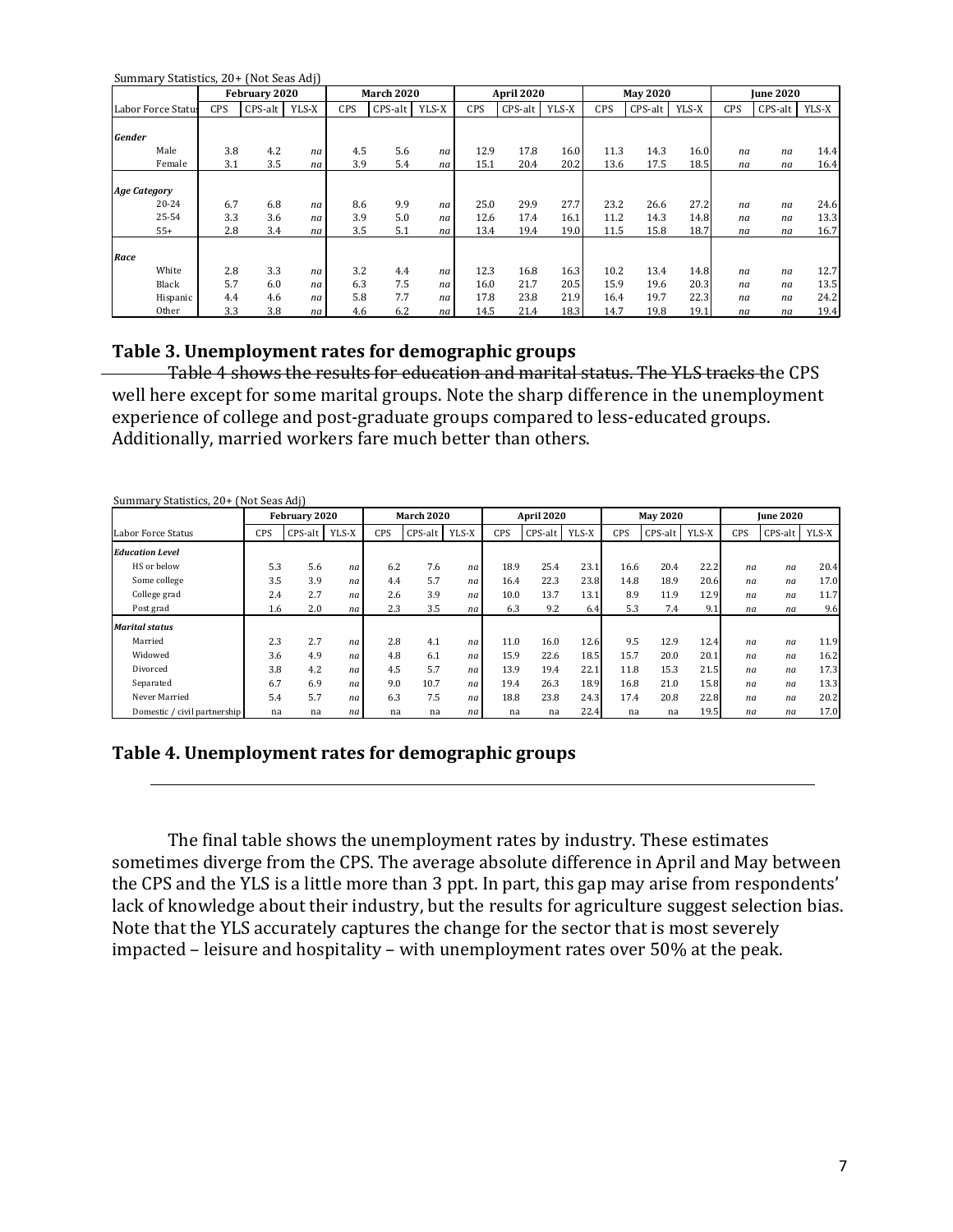| Summary Statistics, 20+ (Not Seas Adj) |               |         |       |     |            |       |            |            |       |      |                 |       |            |                  |       |  |
|----------------------------------------|---------------|---------|-------|-----|------------|-------|------------|------------|-------|------|-----------------|-------|------------|------------------|-------|--|
|                                        | February 2020 |         |       |     | March 2020 |       |            | April 2020 |       |      | <b>May 2020</b> |       |            | <b>Iune 2020</b> |       |  |
| Labor Force Status                     | CPS           | CPS-alt | YLS-X | CPS | CPS-alt    | YLS-X | <b>CPS</b> | $CPS-alt$  | YLS-X | CPS  | CPS-alt         | YLS-X | <b>CPS</b> | CPS-alt          | YLS-X |  |
| Industry                               |               |         |       |     |            |       |            |            |       |      |                 |       |            |                  |       |  |
| Agriculture and related                | 8.5           | 8.9     | na    | 6.0 | 6.7        | na    | 6.9        | 9.7        | 10.3  | 4.2  | 5.2             | 13.7  | na         | na               | 9.1   |  |
| Mining                                 | 5.6           | 6.0     | na    | 5.3 | 5.6        | na    | 10.0       | 12.4       | 8.2   | 8.0  | 9.8             | 11.5  | na         | na               | 16.8  |  |
| Construction                           | 5.1           | 5.4     | na    | 6.3 | 8.1        | na    | 15.5       | 22.7       | 22.2  | 11.8 | 15.9            | 12.1  | na         | na               | 12.6  |  |
| Manufacturing                          | 3.8           | 4.0     | na    | 4.0 | 4.4        | na    | 12.9       | 15.8       | 11.6  | 11.3 | 13.2            | 17.2  | na         | na               | 10.1  |  |
| Wholesale and retail trade             | 3.9           | 4.2     | na    | 4.5 | 5.3        | na    | 16.0       | 21.4       | 21.7  | 14.0 | 17.3            | 19.0  | na         | na               | 15.2  |  |
| Transportation and utilities           | 3.2           | 3.6     | na    | 4.4 | 5.8        | na    | 12.2       | 17.3       | 13.2  | 12.8 | 16.3            | 18.3  | na         | na               | 13.4  |  |
| Information                            | 2.5           | 3.1     | na    | 1.8 | 3.5        | na    | 10.9       | 14.2       | 9.4   | 11.4 | 14.3            | 13.0  | na         | na               | 10.6  |  |
| Financial activities                   | 1.8           | 2.1     | na    | 2.2 | 3.0        | na    | 5.4        | 8.8        | 6.1   | 5.8  | 7.6             | 7.7   | na         | na               | 6.4   |  |
| Professional and business services     | 4.0           | 4.6     | na    | 4.7 | 5.6        | na    | 9.6        | 13.7       | 15.3  | 8.7  | 11.6            | 13.7  | na         | na               | 11.1  |  |
| Educational and health services        | 1.9           | 2.1     | na    | 2.8 | 4.7        | na    | 11.1       | 15.1       | 11.2  | 9.7  | 12.9            | 12.0  | na         | na               | 15.0  |  |
| Leisure and hospitality                | 5.6           | 6.1     | na    | 7.6 | 10.1       | na    | 37.8       | 47.8       | 54.1  | 35.3 | 42.1            | 43.8  | na         | na               | 33.3  |  |
| Other services                         | 2.7           | 3.3     | na    | 3.8 | 5.4        | na    | 21.8       | 34.8       | 23.5  | 17.2 | 26.5            | 19.0  | na         | na               | 18.0  |  |
| Public administration                  | 1.3           | 1.5     | na    | 1.1 | 1.4        | na    | 4.7        | 7.5        | 9.9   | 3.3  | 4.7             | 7.4   | na         | na               | 8.8   |  |
| <b>Armed Forces</b>                    | na            | na      | na    | na  | na         | na    | na         | na         | ۰     | na   | na              | 8.1   | na         | na               | 1.5   |  |

### **Table 5.Unemployment rate by industry**

#### **Next steps**

The present report is circulated to the survey community for comments on methods. The authors recognize that the experimental YLS has several drawbacks relative to the CPS. It is a much smaller survey, it lacks respondents who are experienced with CPS questions, it may be biased from imperfect representativeness of the sample, and it does not have a long history of trial, error, and correction.

Despite these shortcomings, we believe that internet surveys will be a valuable addition to the toolbox available for gathering societal information. In light of the increasing penetration of the internet into the US society – a trend that is bound to accelerate during the COVID crisis – it seems likely that internet panels will be increasingly important in the future. At least for the moment (June 2020), in-person surveys have become virtually impossible, mail surveys face high hurdles during the pandemic, and the response rate for many phone surveys is under 10%.

This study has three principal purposes. The first is to determine *whether it is feasible* to provide rapid-turnaround estimates of the state of the national labor market. We believe that the YLS passes this test. The second goal is to *provide more timely estimates* of the state of the labor market. Here again, the YLS can provide timely and flexible information and has passed this test. The third goal is to *test the reliability of online panels.* The goal of reliability has not yet been achieved and will await further testing in the months ahead.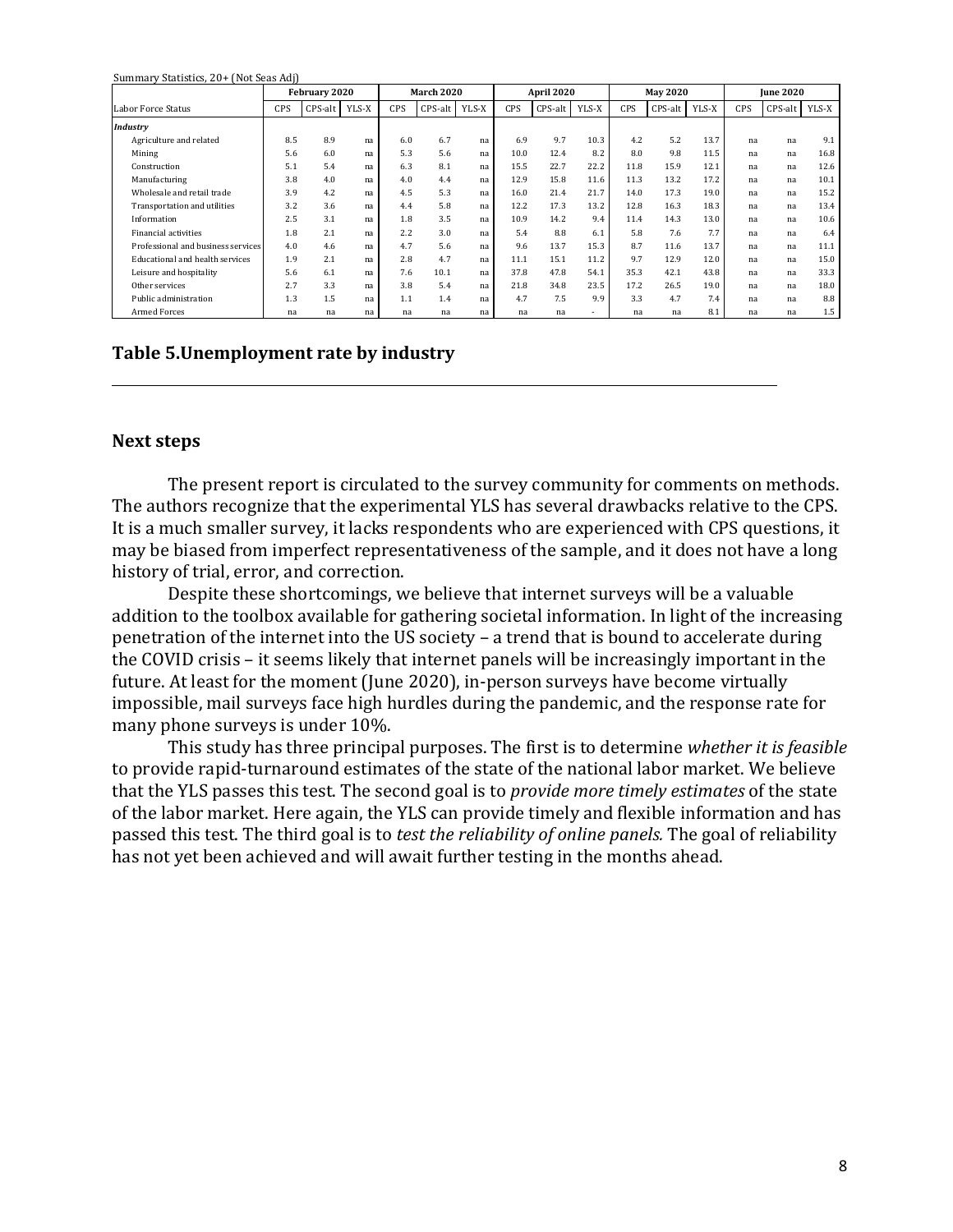### **Technical Appendix**

#### *Methods*

In contrast to the CPS, the YouGov panel is an opt-in sample, and all interviews are conducted online. Online panels have the advantage of rapid turnaround and low cost. They have the disadvantage of selection bias and rely upon statistical adjustments to correct for differences between panel participants and the target population.

The validity of a high-response-rate probability sample, like the gold-standard CPS, depends mainly upon its design. Inferences from an opt-in panel are necessarily modelbased and mostly untestable. One of the motivations for this study is to determine whether the data from rapid and inexpensive online surveys can provide useful insights before and between waves of more expensive and slower surveys like the CPS.

There are two critical elements for obtaining estimates from the YouGov panel: the selection of respondents and the weighting of responding panelists. The panel itself is manifestly not representative of the population on some characteristics (such as age, race, education, and even employment status). Instead, it provides a pool of respondents that can answer the questions and can be adjusted (weighted) to provide results that are representative of the US population.

For the YLS survey, the sample was chosen to be representative in terms of age, gender, education, and race using quota sampling. Panelists were allocated to 96 quota cells, based upon the cross-classification of their age (18-29, 30-44, 45-64, or 65+), gender (male or female), education (high school or less, some college, college degree, post-graduate degree), and race (white, black, or Hispanic). For each cell, a target number of respondents was selected proportional to the number of adults in the March 2020 Current Population Survey. We then constructed post-sample weights from a larger set of variables for which we have reliable estimates from the February CPS. In all, we used seven weighting variables: the four listed above, along with marital status, presence of children, and imputed February employment status.

The validity of the estimates depends upon certain model-based assumptions. It assumes that selection is on observables, so survey variables (such as April employment) are assumed to be conditionally independent of sample inclusion given the variables used for selection and weighting. Further, the weighting procedure also places restrictions upon higher-order interactions between the weighting variables. These are strong assumptions and almost certainly do not hold exactly. In practice, however, it is usually possible to find a set of variables that make the sample selection mechanism "missing at random" given these variables.

A full description of the methods used to correct for sampling bias is forthcoming in a future report.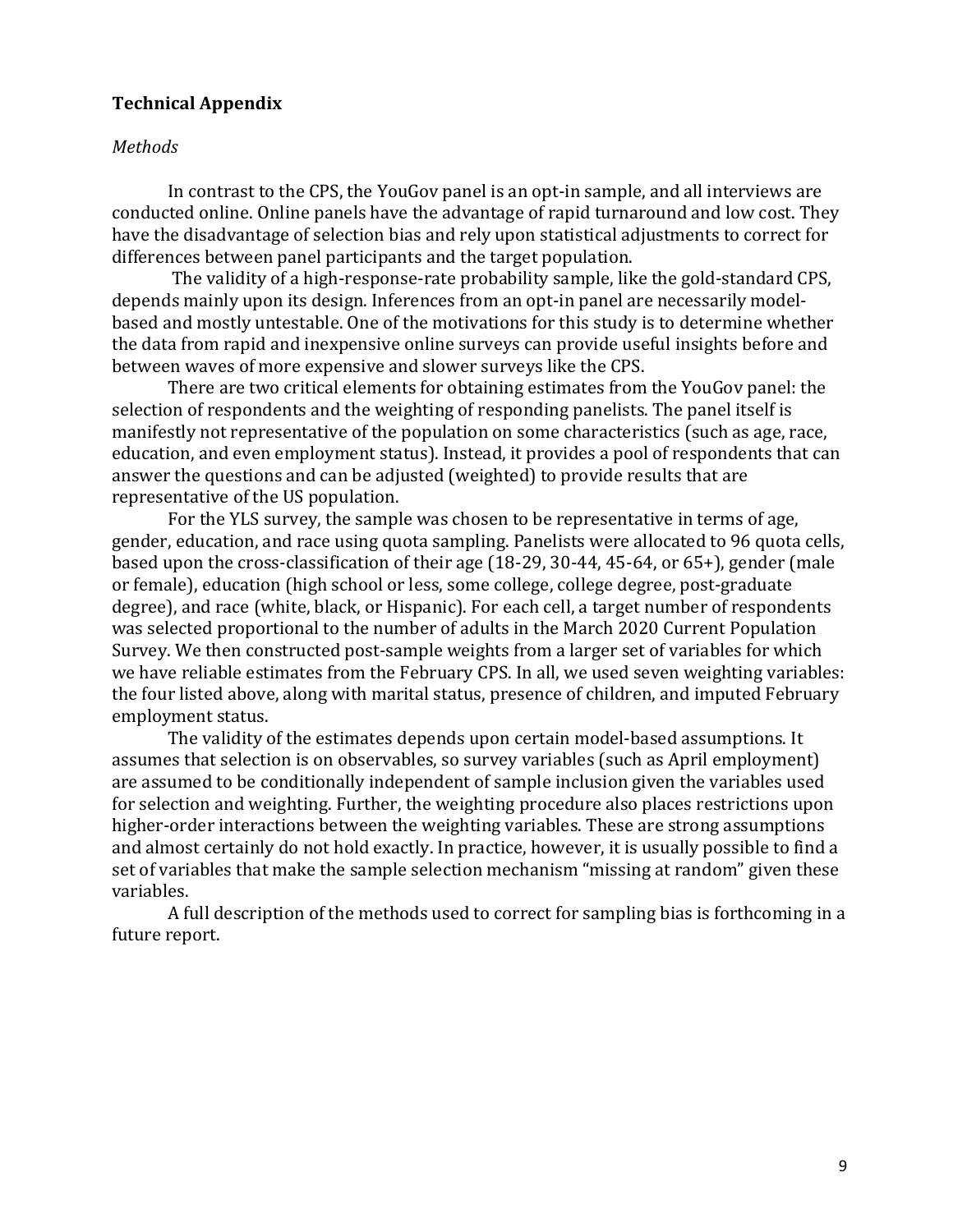### *Errors*

l

As with other surveys, there are several reasons why unemployment and participation estimates generated by the YLS could differ from underlying population values. This "total survey error" can come from several sources. The major ones are sampling error, non-response error, errors from question-wording, interviewer error, and respondent error.

The first type, sampling error, is easily calculated. The standard errors of the estimate of the unemployment rate of the YLS for the CPS survey weeks of April, May, and June are calculated to be 0.7%. Table A-1 shows the comparison of the uncertainty range of the YLS compared to the CPS for the survey months. The survey error for the unemployment rate in the CPS is estimated to be 0.1 ppt.

The other sources of error are likely to be larger than sampling error, especially for the CPS, where sampling error is very small. The adjustment for U3-alt will illustrate the point. A key question in the CPS concerns workers who are employed but absent from work. Typically, absent workers have jobs, but they do not work during the reference week because they are on vacation, sick at home, etc. During the pandemic, many people consider themselves with jobs but "absent from work" because their employer has temporarily shut down. In April 2020, for example, 8 million workers in this category were classified as "employed." However, in reviewing the results, the BLS determined that they should have been classified as unemployed on temporary layoff. This reclassification would have raised the overall unemployment rate by 4.8 ppt in April and 3.1 ppt in May.

For purposes of comparison, we created a corrected unemployment rate, U3-alt, which reclassified from employed to unemployed those workers who report that they were absent because of "other reasons." These other-reasons absences are absences not due to usual reasons such as vacation, illness, bad weather, a labor dispute, family leave, etc. For simplicity in calculating U3-alt for different groups, our estimate of U3-alt moves all otherreasons absences into the unemployment pool, not just the excess over an expected level of such other-reasons absences. Cons[e](#page-10-0)quently, our U3-alt rates are likely to be a few tenths of a ppt higher than BLS's calculations. <sup>5</sup>

Aside from the large change in the CPS unemployment rate, the main point is that the major identifiable error in the CPS came from interviewer error, not sampling error (5ppt for the former as compared to 0.1ppt for the latter in April). We found similar issues in the YLS. One problem is that about 1½% of those who said they worked for pay or profit stated they did not work for pay or profit in a later follow-up question. Similarly, we found that approximately 2% of respondents who said they worked for pay or profit stated that their main job was responding to online surveys. While this might be classified as work for pay, the YLS panel overrepresents those who answer online surveys. Whether these workers would have been unemployed or not-in-the-labor-force is not easily determined.

<span id="page-10-0"></span><sup>5</sup> In its recent FAQs, BLS calculated alternative unemployment rates for only the aggregate 16+ population. When we apply our method to the 16+ group in March, April and May, we generate U3 alt rates that are from 0.3 to 0.4 ppt higher than the alternative unemployment rates presented in the BLS FAQs.